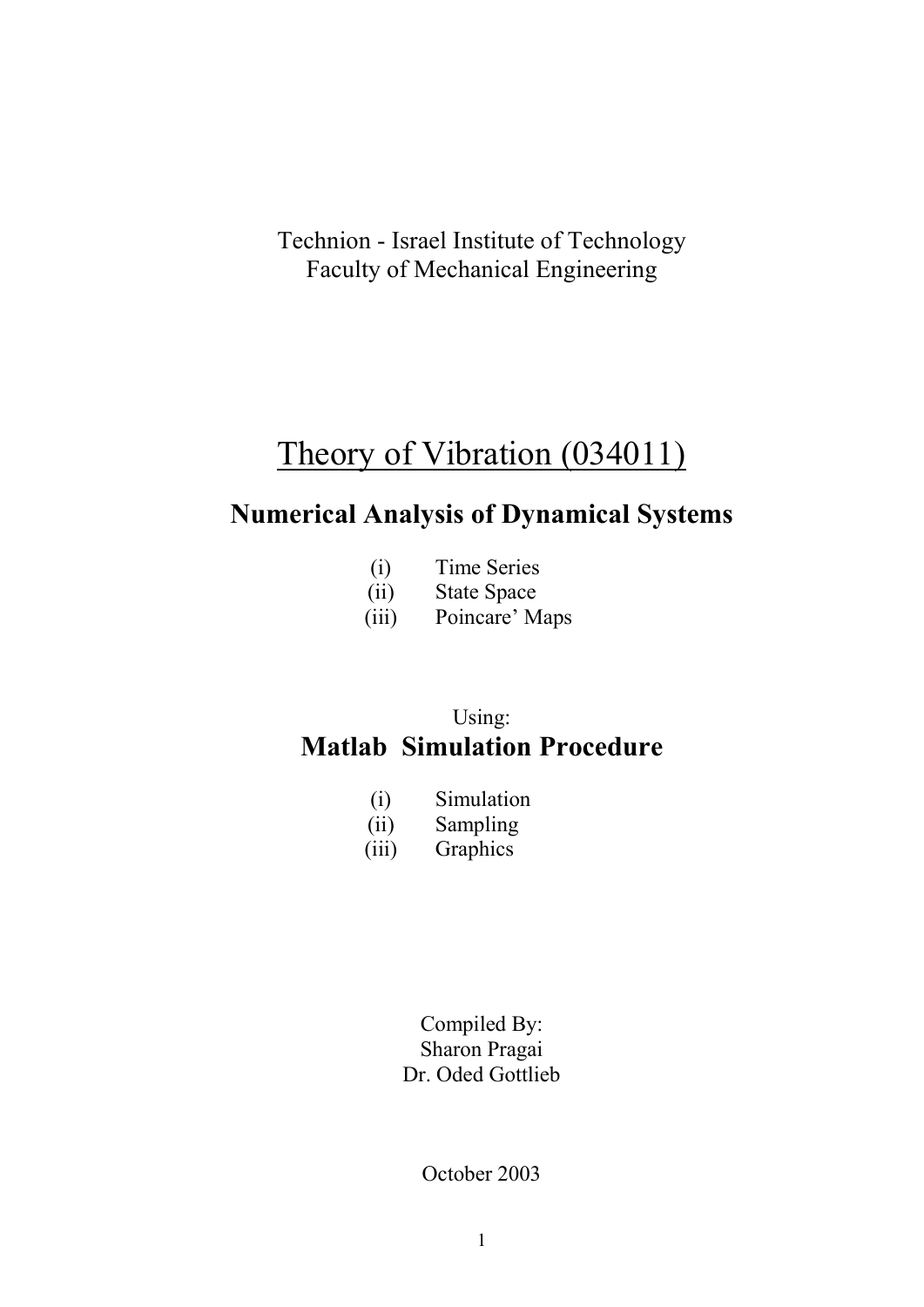### **Matlab Procedure: Dynamical System Simulation**

Simulation of a dynamical system is obtained by numerical integration of a system of  $1<sup>st</sup>$ order differential equations with a corresponding set of initial conditions. Selection of the integration routine (e.g. Runge-Kutta or Gear solvers) is based on the characteristics of the dynamical system (e.g. smooth or stiff) and if automatic control of numerical error is required (e.g. adaptive integration scheme).

The outcome of the simulation consists of the response time series. We emphasize that dynamical systems subject to periodic excitation should be analyzed at steady state that is to be determined. Consequently, the outcomes of a dynamical system simulation are:

- i) time series  $(x(t))$ ;
- ii) state space projections  $(y(x))$  at steady state.

The Matlab function ODE45 is an adaptive solver that integrates a system of ordinary differential equations using a 4<sup>th</sup> order Runge-Kutta formula (with a  $5<sup>th</sup>$  order correction). In order to obtain on-line help information, just type "help ode45" when inside the Matlab window.

The Matlab command is:

 $[T, Y] = ODE45$  ( $@F, TSPAN, Y0, OPTIONS$ )

where:

'F' - is the name of the file with the state space differential equations.

TSPAN - Tspan = [T0, Tfinal], initial and final integrating times.

If we look for a solution at specific times (T0, T1, T2, …, Tfinal), define

Tspan =  $[T0 T1 T2, \dots T$ final, and  $Ti = t0:\Delta t$ :tf.

Y0 - is a **column** vector of initial conditions.

OPTIONS - contains the optional values for the desired accuracy like:

relative error tolerance 'RelTol' (le-3 by default) and

vector of absolute error tolerances 'AbsTol' (all components

le-6 by default). Omitting OPTIONS argument will choose default values .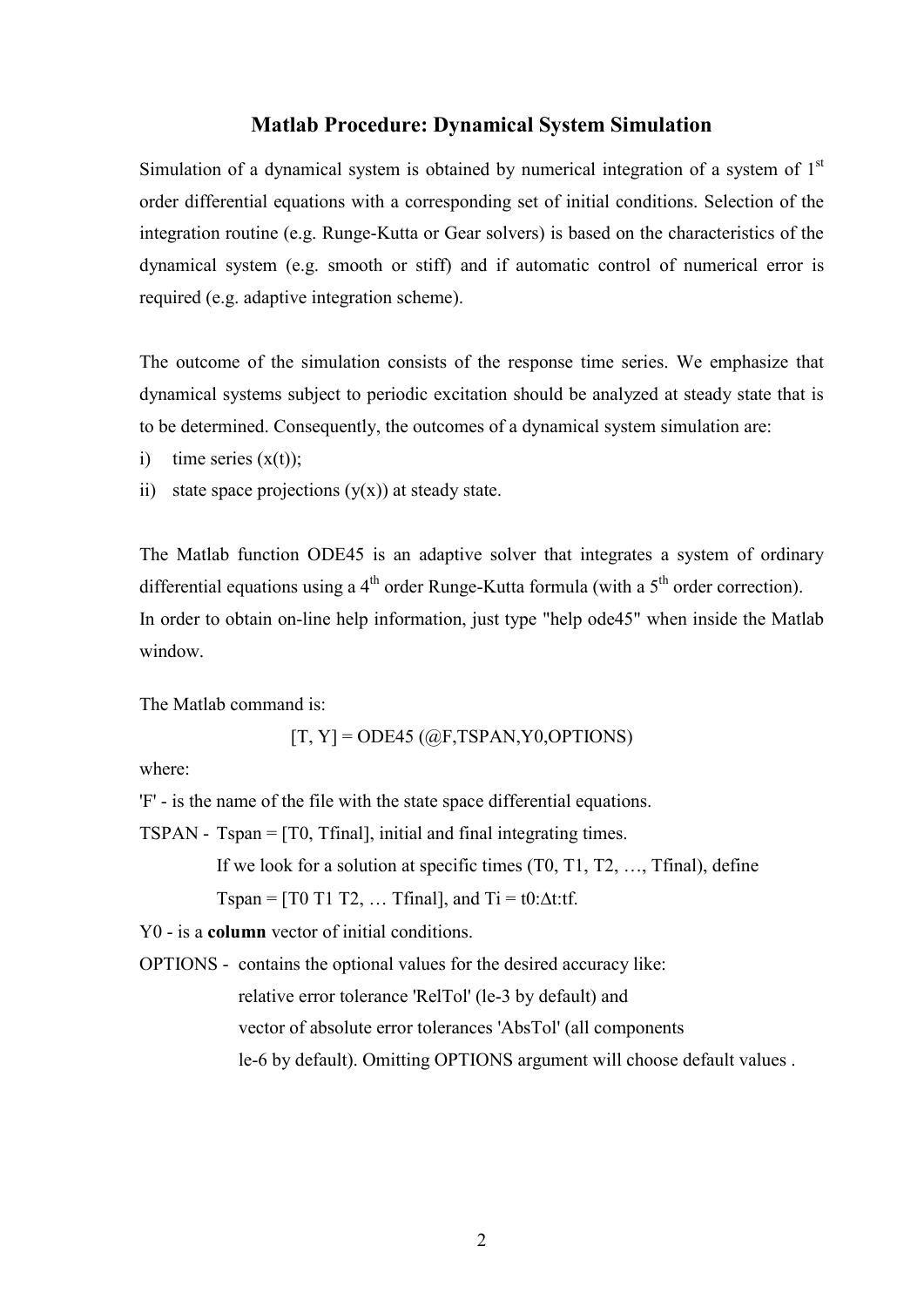#### **Example**

Solve the second order differential equation:

$$
\frac{d^2x}{dt^2} + \delta \frac{dx}{dt} + \alpha x + \beta x^3 = \gamma \cos(\omega t)
$$
 (1)

with the following initial conditions:  $\frac{dx}{dt}(0) = dx_0$  $\frac{dx}{dx}(0) =$ 

In time interval  $t = 0 \div 150$ .

This is equivalent to a system of two first order equations, 5 parameters, and two initial conditions:

$$
\frac{dx_1}{dt} = x_2
$$
  
\n
$$
\frac{dx_2}{dt} = \gamma \cos(\Omega t) - \beta x_1^3 - \alpha x_1 - \delta x_2
$$
  
\n
$$
x_1(0) = x_{10}
$$
  
\n
$$
x_2(0) = x_{20}
$$
\n(2)

In order to solve the problem:

- 1. Create two separate external m-files:
	- (a) "system1.m": stores the information about the equation set structure.
	- (b) "solve.m": includes the remaining data and necessary commands.
- 2. Type "solve" from the matlab window and the file "system1" will be used automatically. The results are stored in vector t and matrix x.
- 3. Plot solution graphs. The corresponding matlab command is "plot $(x,y)$ " where x is an argument column-vector (horizontal-axis), while y is a function column-vector (vertical axis). File "solve.m" includes all the necessary commands, which shows how to plot the graphs.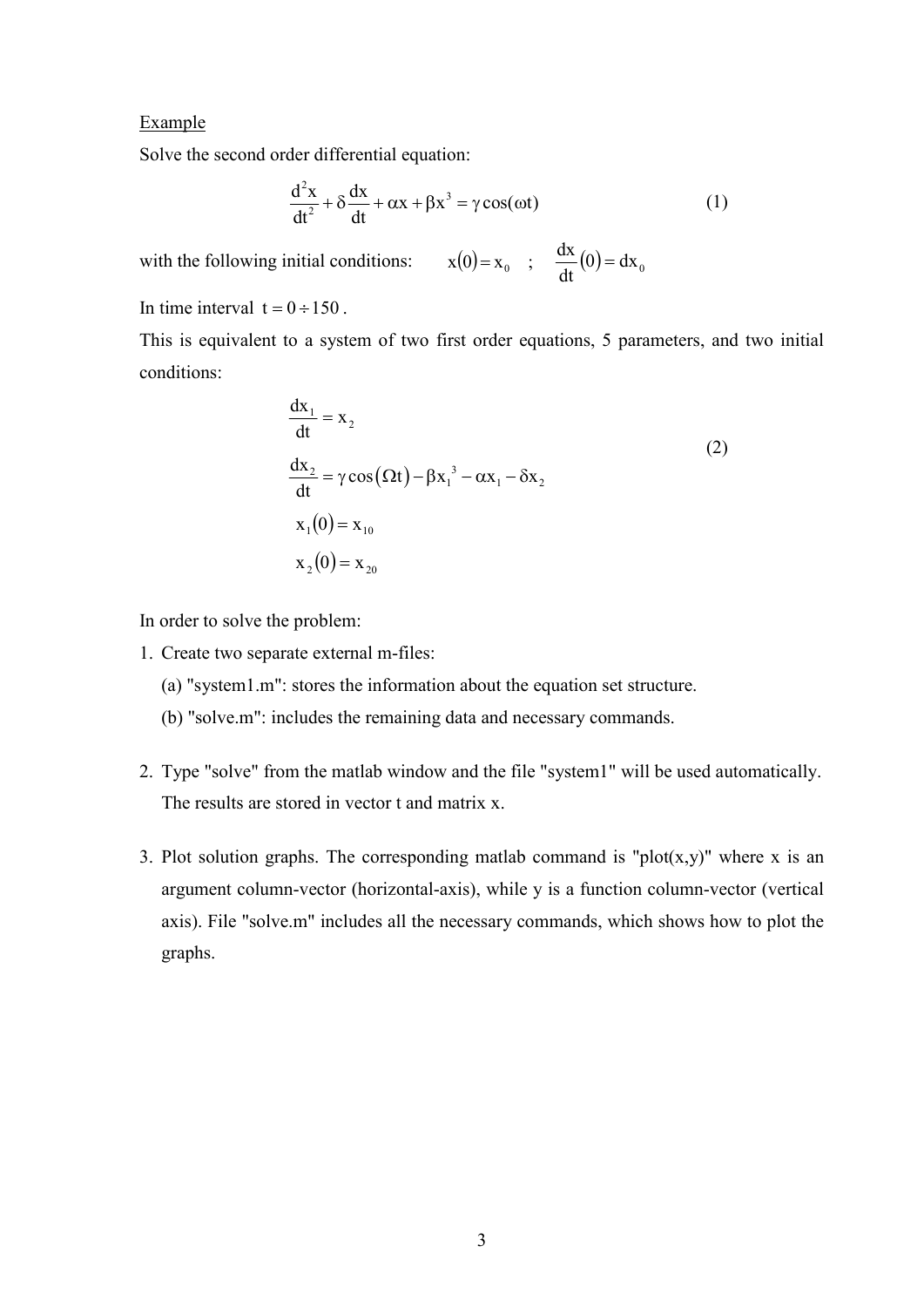**% File "system1.m" - Dynamical System**  function xprime = system1  $(t,x)$ xprime=zeros $(2,1)$ ; % ========================== Parameter Definitions =================== alpha $=-1.0$ ; beta= $1.0$ ; gamma=0.2; delta=0.3;  $w=1.2$ ; % ============================= State Space ========================  $xprime(1)=x(2);$ xprime(2)=gamma\*cos(w\*t)-alpha\*x(1)-delta\*x(2)-beta\*x(1)^3; ================================================================

% File "solve.m" - Matlab Runge Kutta 4-5

close all; clear all; clc;

 $t0=0$ ;  $\%$  initial time

tfinal= $150$ ;  $\%$  final time

 $x0=[0.5 0]'$ ; % column vector of initial conditions

tspan=[t0 tfinal]'; % tspan can contain other specific points of integration.

option=odeset('RelTol', 1e-8, 'AbsTol', 1e-8);

 $[t, x] = ode45(Qsystem1, tspan, x0, option);$ 

% plotting the results

%=======================================================

 $%$  Free Vibration: gamma = 0: figure $(1)$ subplot (2, 1, 1) plot  $(t, x(:,1))$ ; grid; xlabel ('t [sec]'); ylabel  $('x(1) [m]');$ subplot  $(2, 1, 2)$ plot  $(t, x(:,2))$ ; grid; xlabel ('t [sec]'); ylabel  $('x(2) [m]')$ ;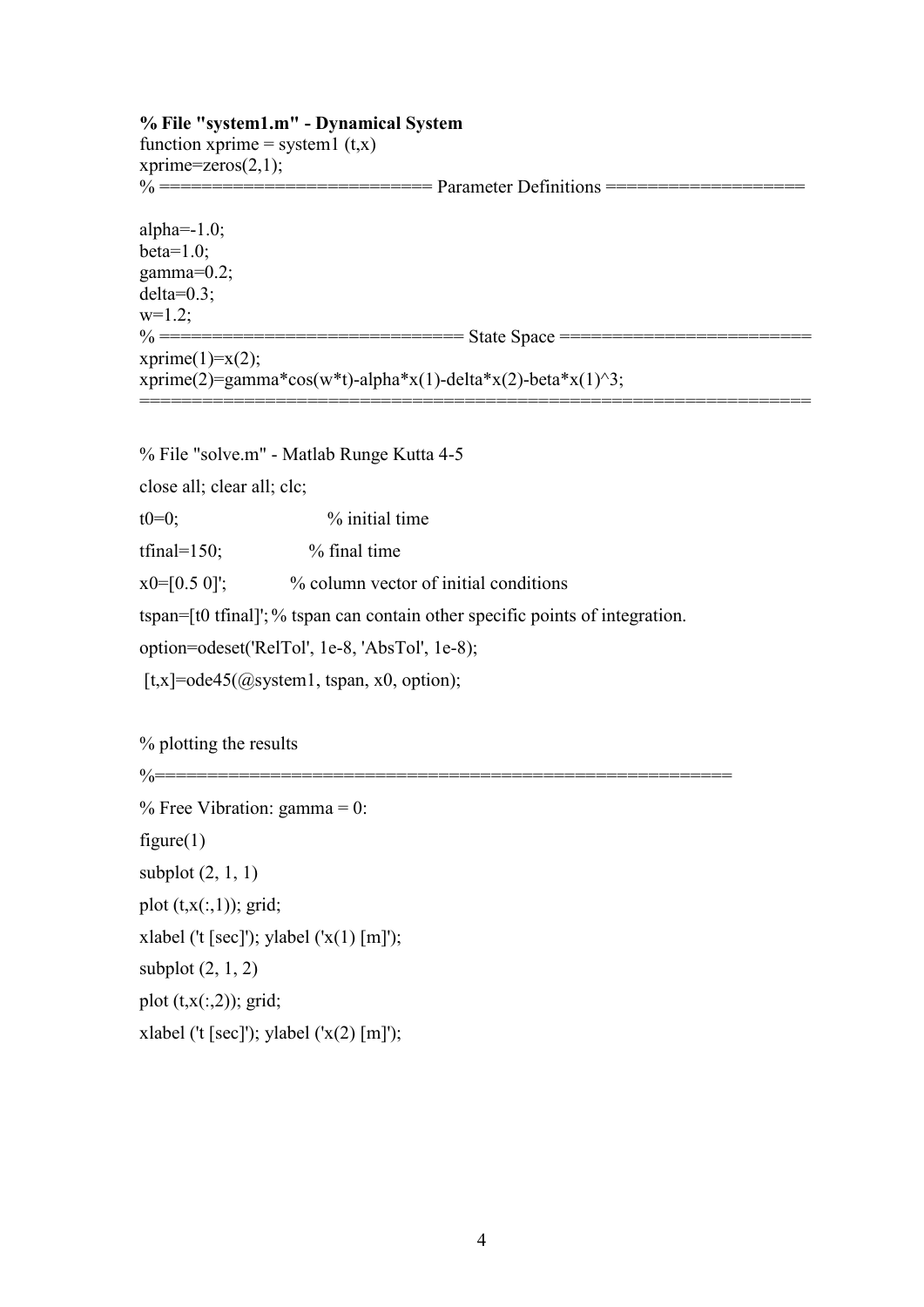% Forced Vibration:  $gamma = 0.2$ :

figure $(2)$ 

subplot  $(2, 1, 1)$ 

plot  $(t, x(:,1))$ ; grid;

xlabel ('t [sec]'); ylabel  $('x(1) [m]')$ ;

% the steady state space is defined by the last 20 percent of the solution vector.

% n is the total number of time nodes during integration

 $n = size(t);$ 

subplot (2, 1, 2)

plot (x(round(0.8\*n):n,1), x(round(0.8\*n):n,2)); grid;

xlabel('x(1)[m]'); ylabel('x(2) [m/s]');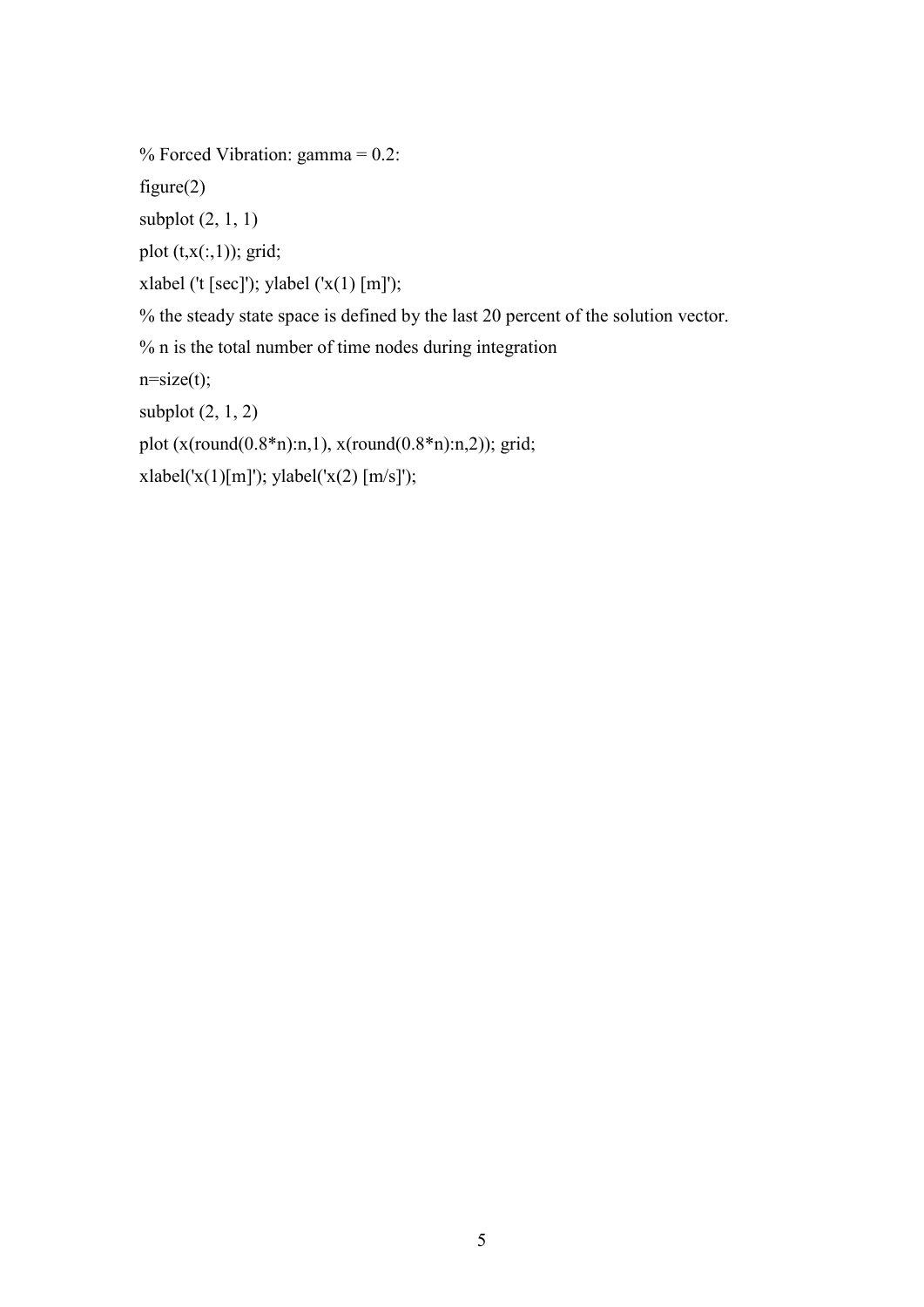

**Figure 1**: Free vibration response:  $\gamma = 0$ ,  $\alpha = -1$ ,  $\beta = 1$ ,  $\delta = 0.3$ ,  $\omega = 1.2$ . a) x1(t). b) x2(t). (2) Forced vibration response:  $\gamma = 0.2$ 



**Figure 2**: Forced vibration response:  $\gamma = 0.2$ ,  $\alpha = -1, \beta = 1, \delta = 0.3$ ,  $\omega = 1.2$ .

- a) Time series
- b) Phase plane at steady state  $(120\sec < t < 150\sec)$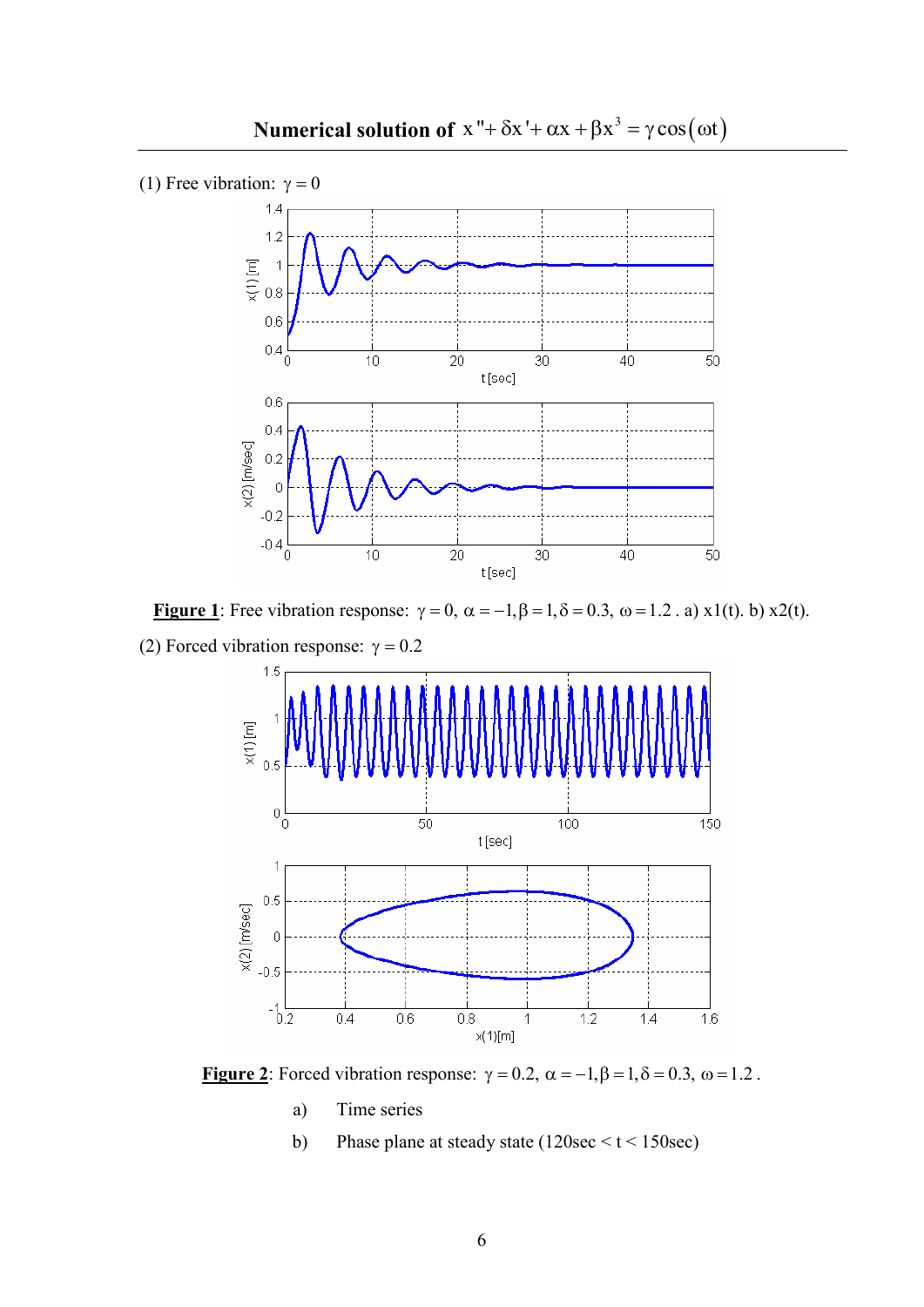# **Poincare' Map for Periodically Excited Forced Vibration**

A Poincare' Map consists of a sequence of points in state-space generated by the penetration of a continuous evolution trajectory through a generalized plane in space. For periodically excited dynamical systems, a Poincare' Map can be obtained by stroboscopically sampling the system state every forcing period (H. Poincare' 1854-1912).

Poincare' Maps are used to characterize stability of periodic system response (e.g. wether the response is periodic with the same period as that of the excitation).

The Poincare' Map of a periodically excited dynamical system is constructed by sampling system response at a fixed interval that equals the (minimal) period of the excitation.

A system with periodic response has a finite number of Poincare' points in state space: i) a single point: periodic response with the same period of excitation (T). ii) m points: subharmonic response (of order m) corresponding to periodicity with an

integer multiple of the exciting period (e.g.  $mT, m>1$ ).

iii) m points: ultrasubharmonic response (of order m/n) corresponding to periodicity with an integer submultiple of the exciting period (e.g.  $mT/n$ ,  $m,n>1$ ).

A system which exhibits aperiodic response has an infinite number of Poincare' points in its state space:

i) an infinite number of points organized along an invariant curve (or topology):

quasiperiodic response describing a beating like phenomena.

ii) an infinite number of points that are not! organized along an invariant curve describe nonstationary response (and are a candidate for chaotic vibrations in deterministic systems).

### Example:

Solve the system of two first order equations (equation 2), with  $\gamma = 0.2$ , 0.28, 0.51, 0.46,  $\alpha = -1.6 = 1, \delta = 0.3, \omega = 1.2$ :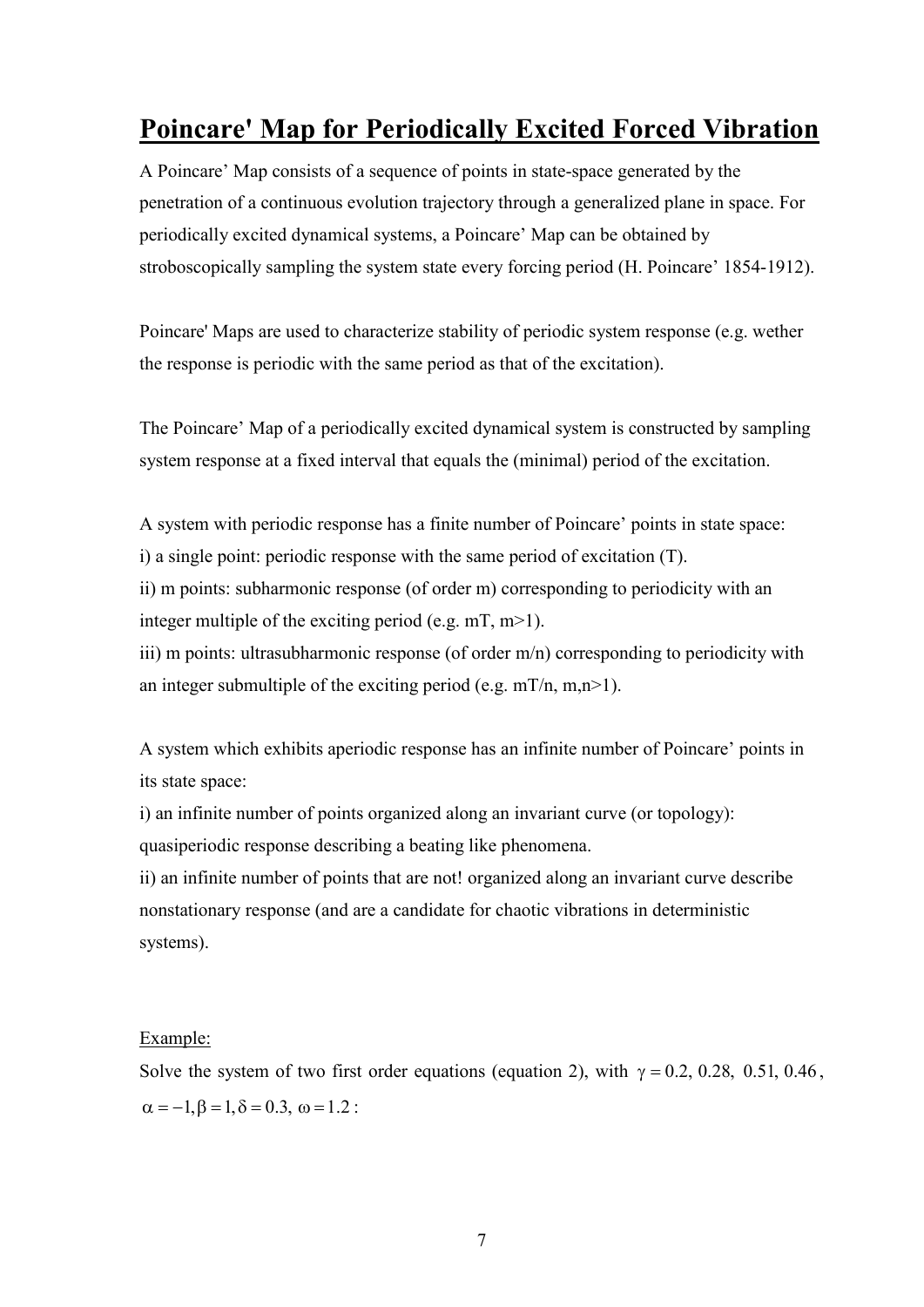### **Poincare Map Procedure In Matlab**

```
% File " poincare.m" , Poincare sampling procedure 
clear all; close all; clc; format long; 
%%%%%%%%%%%%%%%%%%%%%%%%%%%
t0=0;tf=1000; 
x0=[0.5 0]';
\frac{9}{9}\% \frac{9}{9}\% \frac{9}{9}\% \frac{9}{9}\% \frac{9}{9}\% \frac{9}{9}\% \frac{9}{9}\% \frac{9}{9}\% \frac{9}{9}\% \frac{9}{9}\% \frac{9}{9}\% \frac{9}{9}\% \frac{9}{9}\% \frac{9}{9}\% \frac{9}{9}\% \frac{9}{9}\% \frac{9}{9}\% \frac{9}{9}\% \frac{9}{9}\% \frac{9}{9}\% \frac{9}{9}\% \frac{9}{9}\% \frac{9}{9}\% \frac{9}{9}\% \frac{9}{9}\% \frac{9}{9}\% \frac{9}{9}\% \frac{9w=1.2; \% input frequency
Te=2*pi/w; % cycle time
RES=1000; % \% resolution - number of sample points per cycle
Tspan=[t0:(Te/RES):tf]; 
option=odeset ('RelTol', 1e-8, 'AbsTol',1e-8); % option argument can be omitted 
[t, X] =ode45 (@system1, Tspan, x0, option);
m = length(t);%%%%%% POINCARE SAMPLING %%%%%%%%%%%% 
per=0.5; % beginning of steady state 
poincare x=X(round(m*per):RES:m , 1);
poincare y=X(round(m*per):RES:m , 2);
figure (1);
subplot (3,1,1), plot (t,X(:,1));
xlabel ('t');ylabel ('x1');grid; 
subplot (3,1,2), plot (X(round(m<sup>*</sup>per):m,1),X(round(m<sup>*</sup>per):m,2));xlabel ('x1');ylabel ('x2');grid; 
subplot (3,1,3), plot (poincare x, poincare y,'+');
```
xlabel ('x1');ylabel ('x2');grid;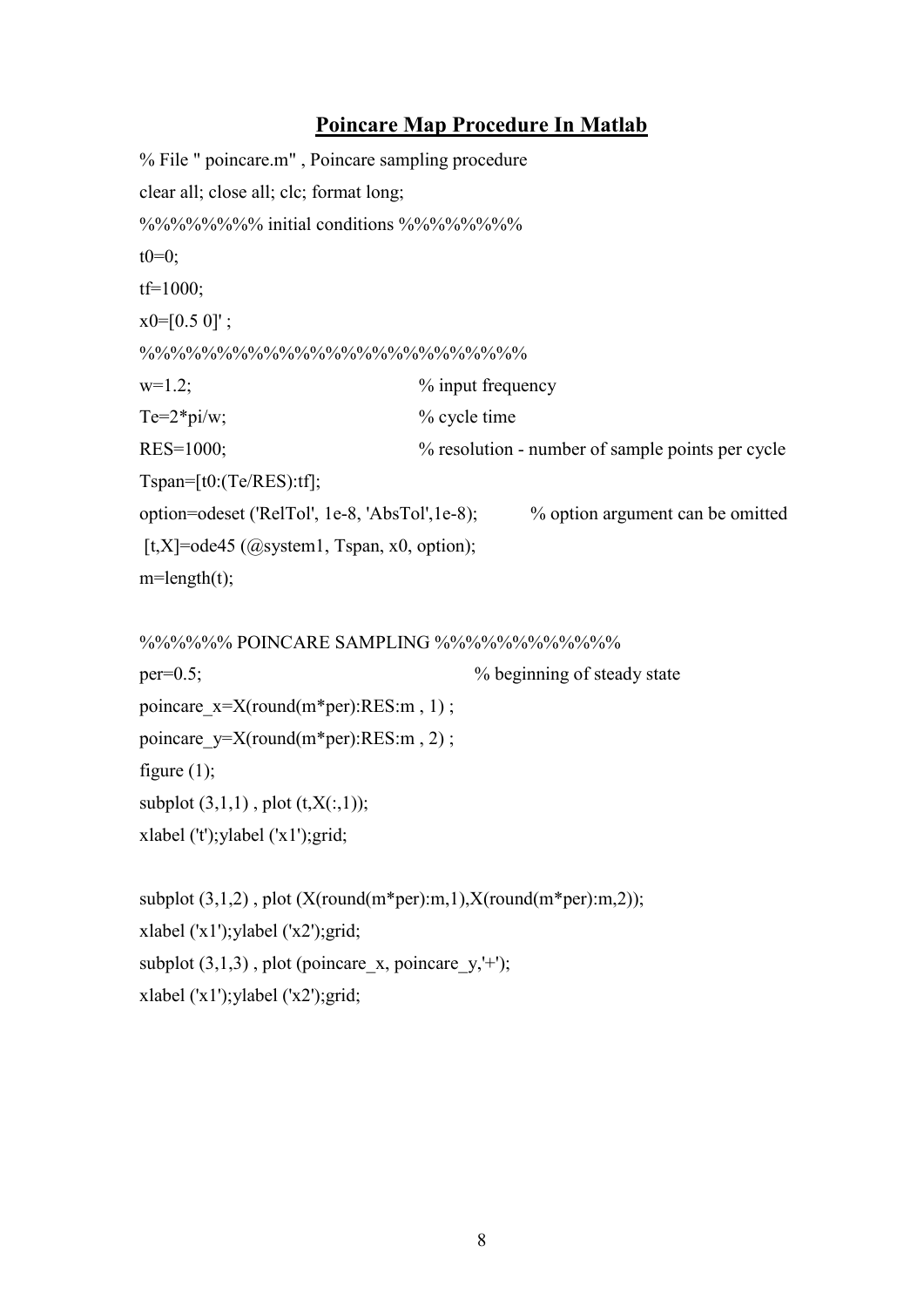(3) Forced vibration response:  $\gamma = 0.2$ 



**Figure 3**: Forced vibration response:  $\gamma = 0.2$ ,  $\alpha = -1, \beta = 1, \delta = 0.3$ ,  $\omega = 1.2$ .

- a) Time series
- b) Phase plane at steady state (120sec  $\le t \le 150$ sec)
- c) Poincare' Map at steady state (period 1)
- (4) Forced vibration response:  $\gamma = 0.28$



**Figure 4**: Forced vibration response:  $\gamma = 0.28$ ,  $\alpha = -1, \beta = 1, \delta = 0.3$ ,  $\omega = 1.2$ .

- a) Time series
- b) Phase plane at steady state  $(120\sec < t < 150\sec)$
- c) Poincare' Map at steady state (period doubling)